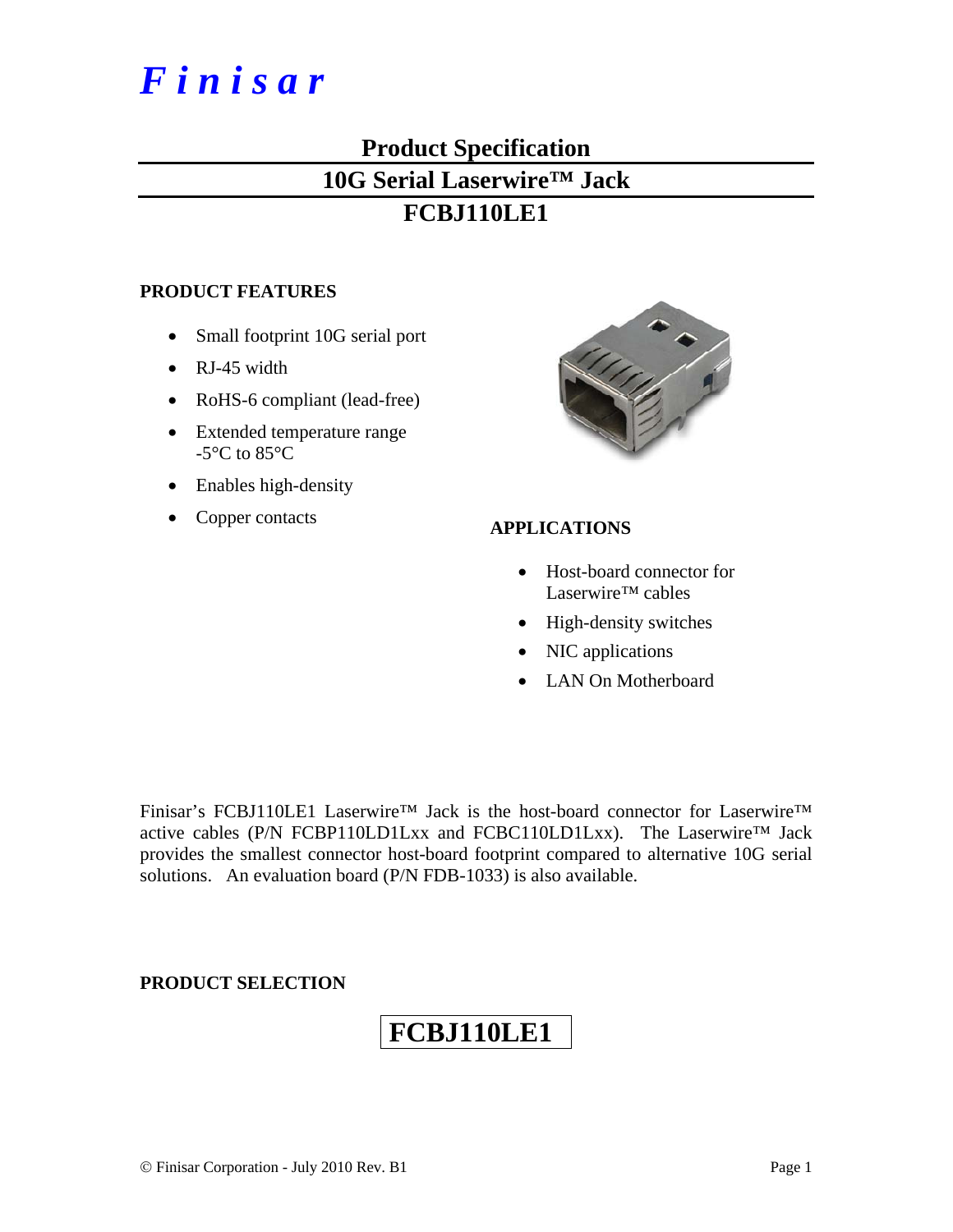#### **I. Pin Descriptions**

| Pin            | <b>Symbol</b> | <b>Name/Description</b>                          | <b>Note</b> |
|----------------|---------------|--------------------------------------------------|-------------|
|                | $\rm V_{EE}$  | Ground                                           |             |
| $\mathfrak{D}$ | TX-           | Transmitter Inverted DATA in                     |             |
| 3              | $TX+$         | Transmitter Non-Inverted DATA in                 |             |
| $\overline{4}$ | $\rm V_{EE}$  | Ground                                           |             |
| 5              | $\rm V_{CC}$  | Power Supply $(+3.3V \pm 5\%)$                   |             |
| 6              | F             | Fault signal                                     |             |
| 7              | CAB-ABS       | Cable absent, connected to Vee within cable plug |             |
| 8              | NC.           | NC.                                              |             |
| 9              | $\rm V_{EE}$  | Ground                                           |             |
| 10             | $RX+$         | Receiver Non-inverted DATA out                   |             |
| 11             | $RX -$        | Receiver Inverted DATA out                       |             |
| 12             | $\rm V_{EE}$  | Ground                                           |             |

#### Notes:

- 1. Circuit ground is internally isolated from chassis ground.
- 2. Open collector output. Should be pulled up with  $4.7kΩ 10kΩ$  on host board to a voltage between 2.0V and 3.6V. High indicates a fault condition.
- 3. Should be pulled up with  $4.7k\Omega$  10k $\Omega$  on host board to a voltage between 2.0V and 3.6V. High indicates no cable present
- 4. Reserved for future applications. No Connect in Host.



**Figure 1. Pinout : (a) Cable plug end view, (b) host board decal top view.** 

#### **II. Absolute Maximum Ratings**

| <b>Parameter</b>                  | <b>Symbol</b> | Min    | <b>Typ</b> | <b>Max</b> | Unit   | <b>Note</b> |
|-----------------------------------|---------------|--------|------------|------------|--------|-------------|
| Maximum Supply Voltage            | Vcc           | $-0.5$ |            |            |        |             |
| Storage Temperature               |               | $-40$  |            | 100        | $\sim$ |             |
| <b>Case Operating Temperature</b> | OP            |        |            |            | $\sim$ |             |
| Relative Humidity                 | RН            |        |            |            | $\%$   |             |

Notes:

1. Non-condensing.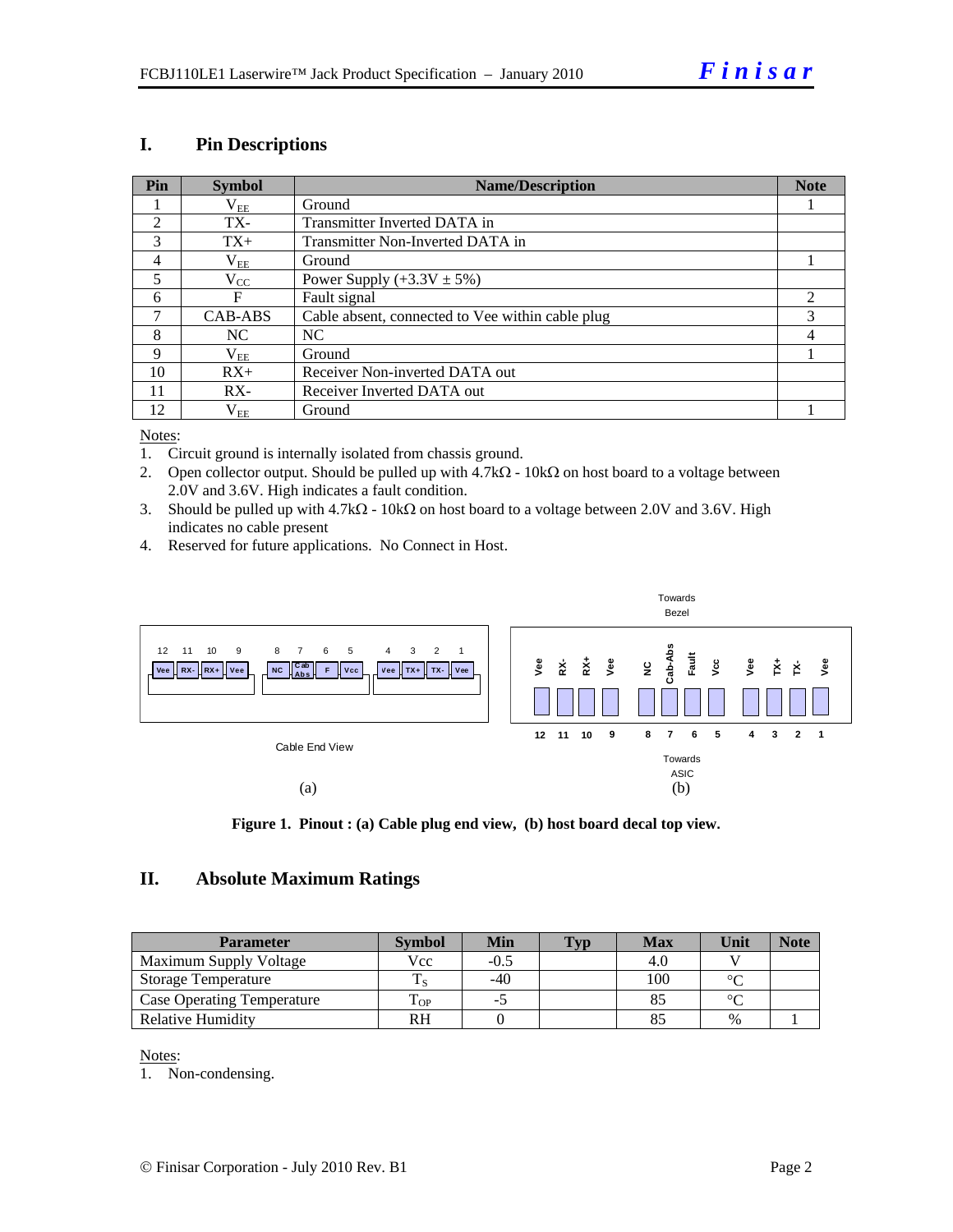

### **III. Application Note of Recommended Host-Board Connections**

**Figure 2. Recommended host board configuration showing power supply filtering, AC coupling caps, and status pull-up resistors.** 

#### **IV. Materials**

| Housing               | Cast zinc, nickel plated              |  |  |  |
|-----------------------|---------------------------------------|--|--|--|
| <b>EMI</b> Shields    | Stainless steel                       |  |  |  |
| <b>Mounting Posts</b> | Stainless steel, nickel plated        |  |  |  |
| Contacts              | Copper alloy, gold plated             |  |  |  |
| <b>Insulators</b>     | Liquid crystal polymer, glass filled, |  |  |  |
|                       | 94V-0 flammability rating             |  |  |  |

#### **V. Regulatory Compliance**

Finisar Laserwire™ Jack is RoHS Compliant. Copies of certificate are available at Finisar Corporation upon request.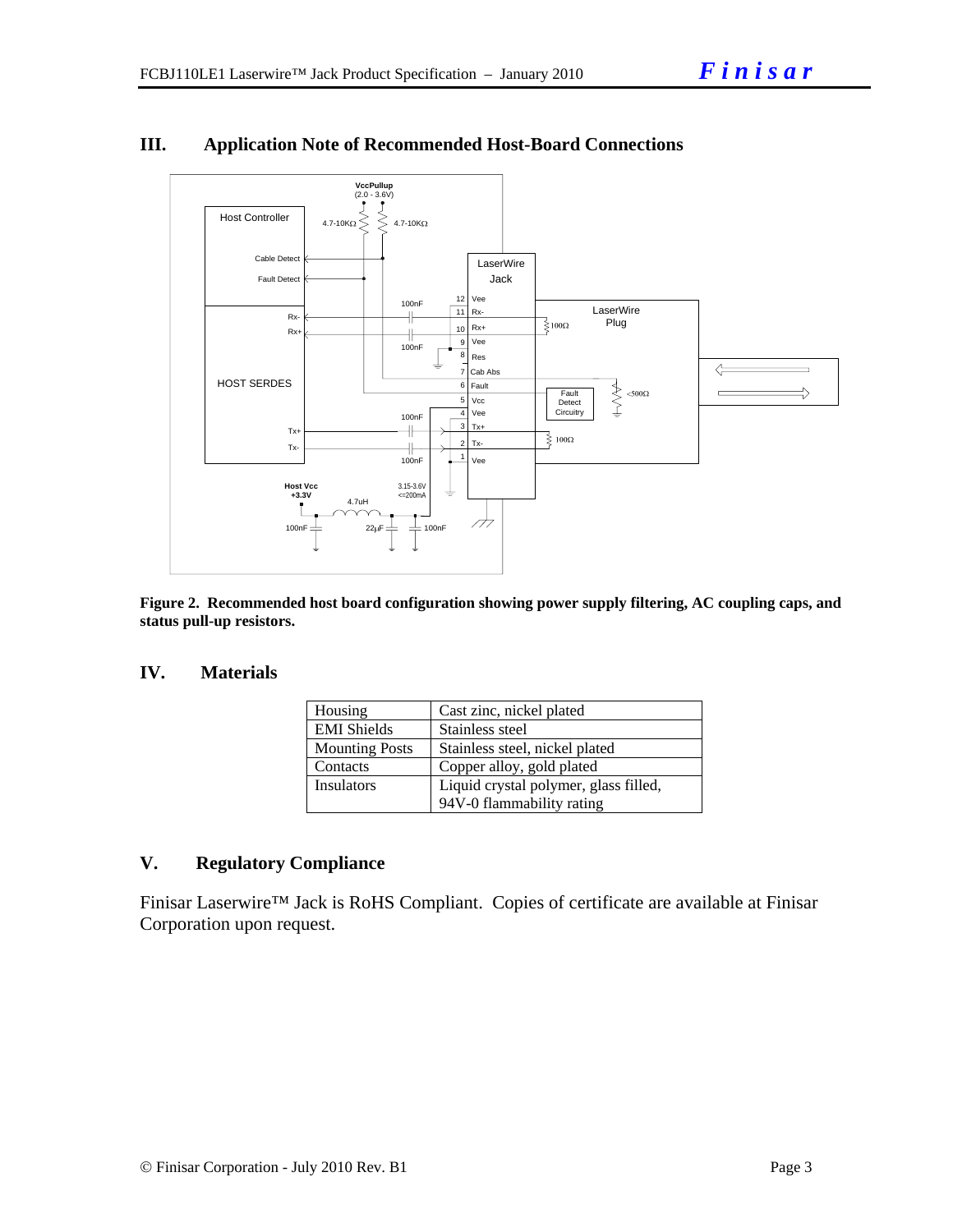#### **VI. Mechanical Specifications**

The PCB attachment process requires manual insertion. The mounting posts are thru-hole soldered and the contacts are surface mount reflow soldered.

PCB should be compatible with 10G RF design and lead free soldering



DIMENSIONS IN MILLIMETERS UNLESS OTHERWISE STATED

**Figure 3. Top view and side view (with sample bezel shown).**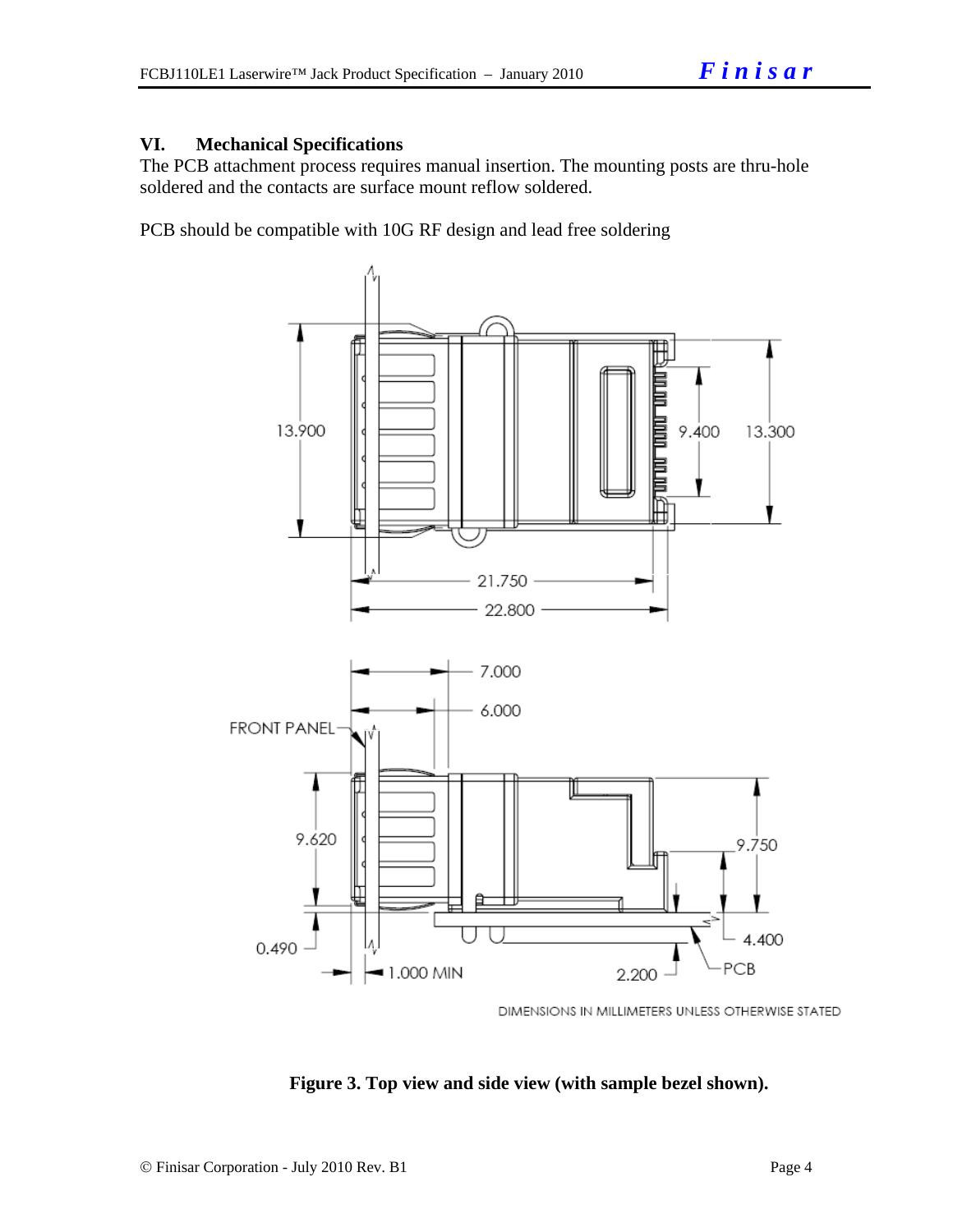![](_page_4_Figure_2.jpeg)

#### **VII. PCB Layout and Bezel Recommendations**

![](_page_4_Figure_4.jpeg)

![](_page_4_Figure_5.jpeg)

**Adjustment of these dimensions is required if a different stackup is utilized.**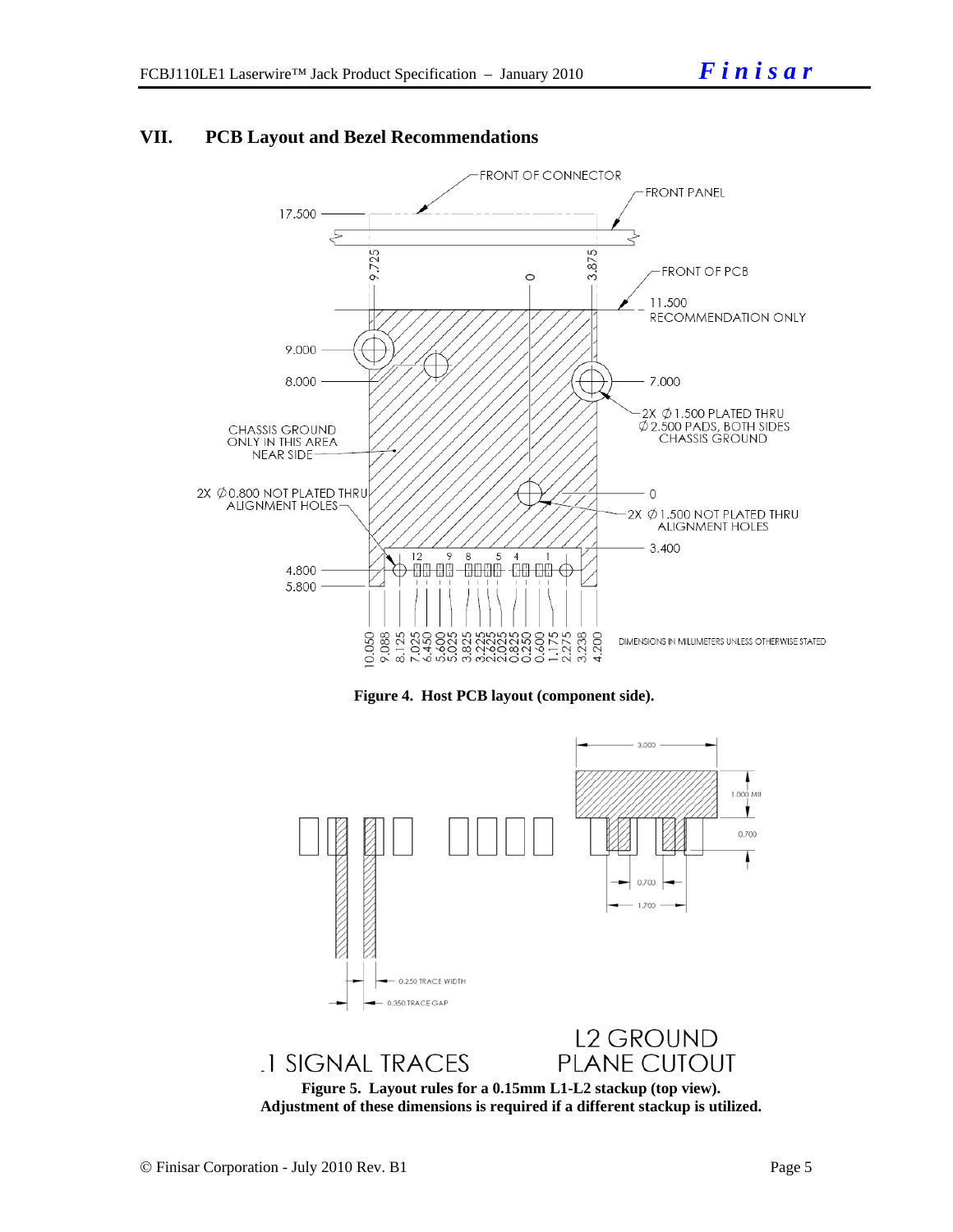![](_page_5_Figure_2.jpeg)

![](_page_5_Figure_3.jpeg)

**Figure 7. High-density 14.25mm x 4 x 2 sided (belly-to-belly) configuration**